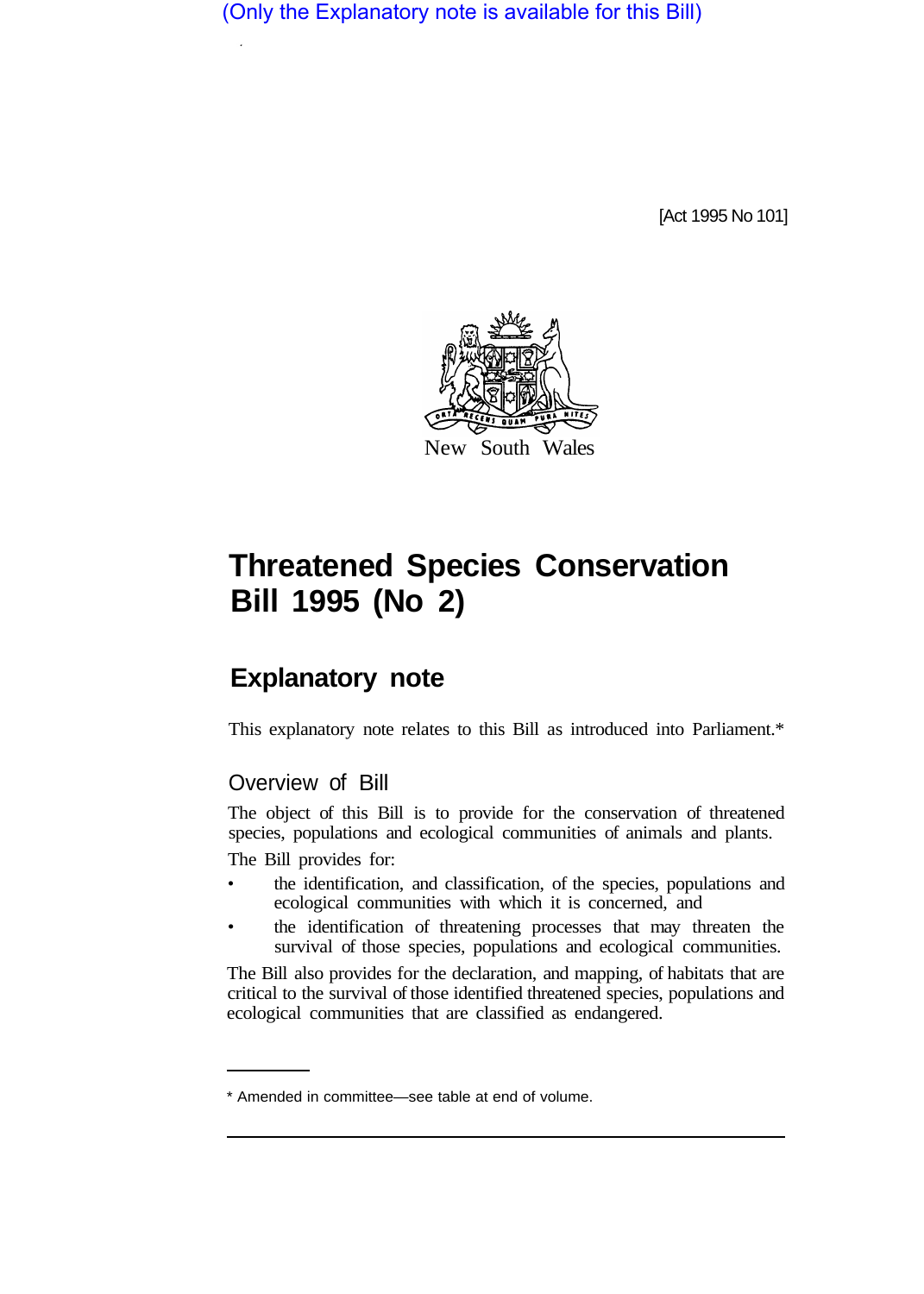Explanatory note

Provision is made for the preparation of recovery plans for threatened species, populations and ecological communities and threat abatement plans to manage key threatening processes.

Other measures are available to facilitate the appropriate assessment, management and regulation of actions that may damage critical or other habitat or otherwise significantly effect threatened species, populations and ecological communities. The Bill makes provision for licences, stop work orders and joint management agreements while the coverage of interim protection orders and conservation agreements under the *National Parks and Wildlife Act 1974* (the *NPW Act*) (as amended by the Bill) is extended for purposes of the conservation of threatened species, populations and ecological communities, and their habitats.

New offences relating to harming (of threatened species, populations and ecological communities, being animals) and picking (of threatened species, populations and ecological communities, being plants), buying, selling or possessing of threatened species or populations (being animals or plants) and damaging of critical and other habitat are created, and are enforceable under, the NPW Act.

These measures are integrated with, and complemented by, amendments made by the Bill to the *Environmental Planning and Assessment Act 1979*  (the *EPA Act).* The amendments to the EPA Act require (among other things) that:

- critical habitat be identified in environmental planning instruments, and
- consent authorities and determining authorities must, when considering proposed development or an activity (within the meaning of that Act), assess whether it is likely to significantly affect threatened species, populations and ecological communities, or their habitats, and, if a significant effect is likely, to require the preparation of a species impact statement in accordance with the requirements of the Bill, and
- consent authorities and determining authorities must, when considering proposed development or an activity, have regard to relevant recovery plans and threat abatement plans, and
- a regime for concurrence and consultation between consent authorities and determining authorities and the Minister administering the proposed Act or the Director-General of National Parks and Wildlife be instituted to aid the assessment process.

The Bill repeals the *Endangered Fauna (Interim Protection) Act 1991,*  makes consequential amendments to certain other Acts and enacts consequential savings, transitional and other provisions.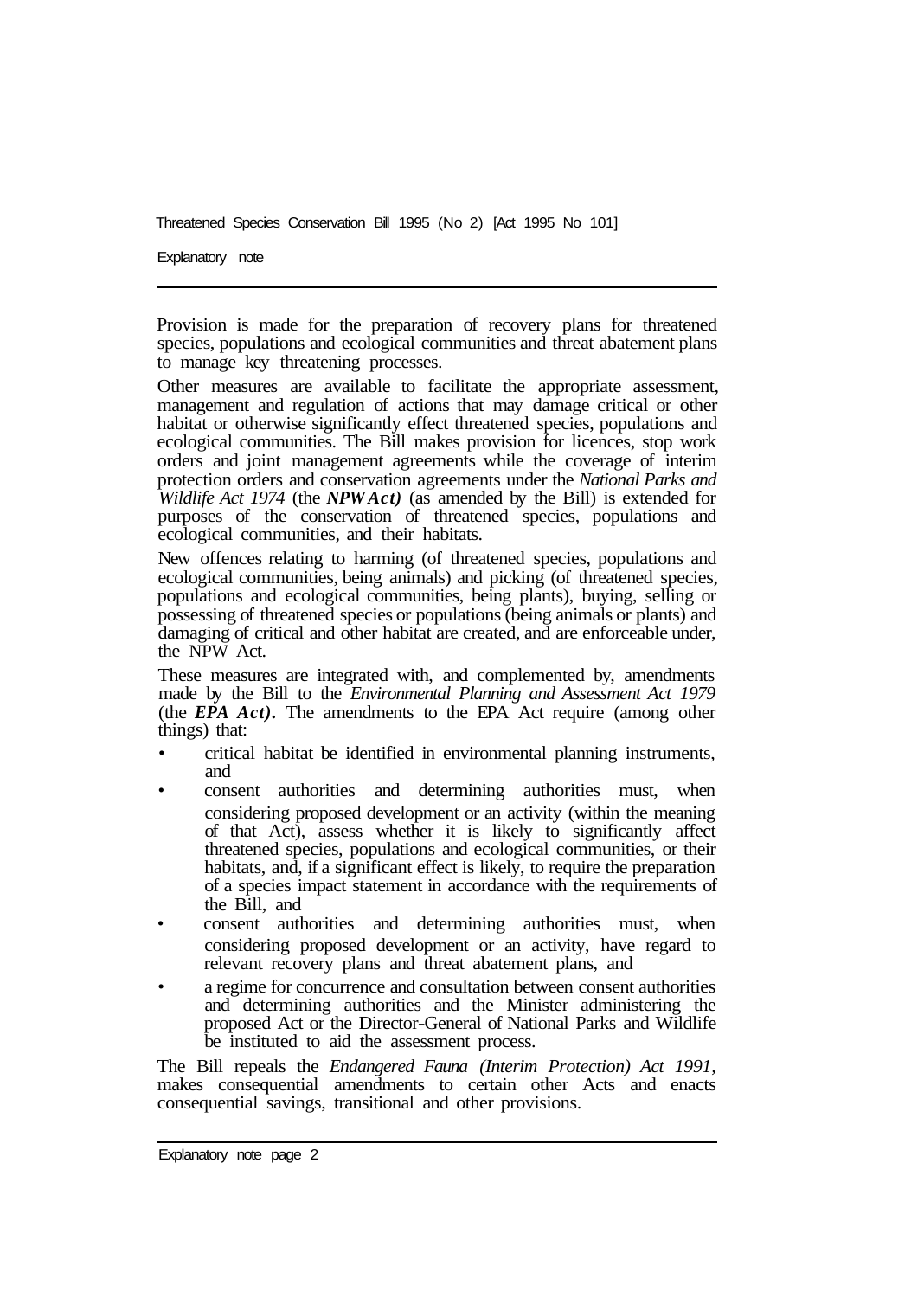Explanatory note

### Outline of provisions

#### **Part 1 Preliminary**

Part **1 (clauses 1–5)** contains provisions that set out the objects of the proposed Act and define terms used in it. Among the expressions defined are *ecological community, habitat, population* and *threatening process.* The Part also contains machinery provisions, including provisions dealing with the citation and commencement of the proposed Act.

#### **Part 2 Listing of threatened species, populations and ecological communities and key threatening processes**

Part **2 (clauses 6–37)** provides for the identification, and classification, of the species, populations and ecological communities with which the proposed Act is concerned. It also provides for the identification of key threatening processes that are most likely to jeopardise the survival of those species, populations and ecological communities. To this end, this Part provides for the listing:

- in Schedule 1, of endangered species, endangered populations and ecological communities and species that are presumed to be extinct, and
- in Schedule 2, of vulnerable species, and
- in Schedule 3, of key threatening processes.

The initial lists of threatened species, that is, species that are endangered, presumed extinct or vulnerable, are contained in the proposed Act. Responsibility for inserting lists of endangered populations and endangered ecological communities and threatening processes, and for adding items to, omitting items from or amending items in the lists of threatened species, populations and ecological communities and threatening processes rests with the Scientific Committee established by the proposed Act. The Scientific Committee must however refer a proposed determination for listing to the Minister for review.

Division 1 **(clauses 6–9)** makes provision with respect to Schedules 1–3 that are to contain lists of the species, populations and ecological communities and key threatening processes with which the proposed Act is concerned. Provision is made for the identification on those lists of species that are endangered or vulnerable, and of ecological communities that are endangered, on a national basis (being species or ecological communities that are also listed under the *Endangered Species Protection Act 1992* of the Commonwealth).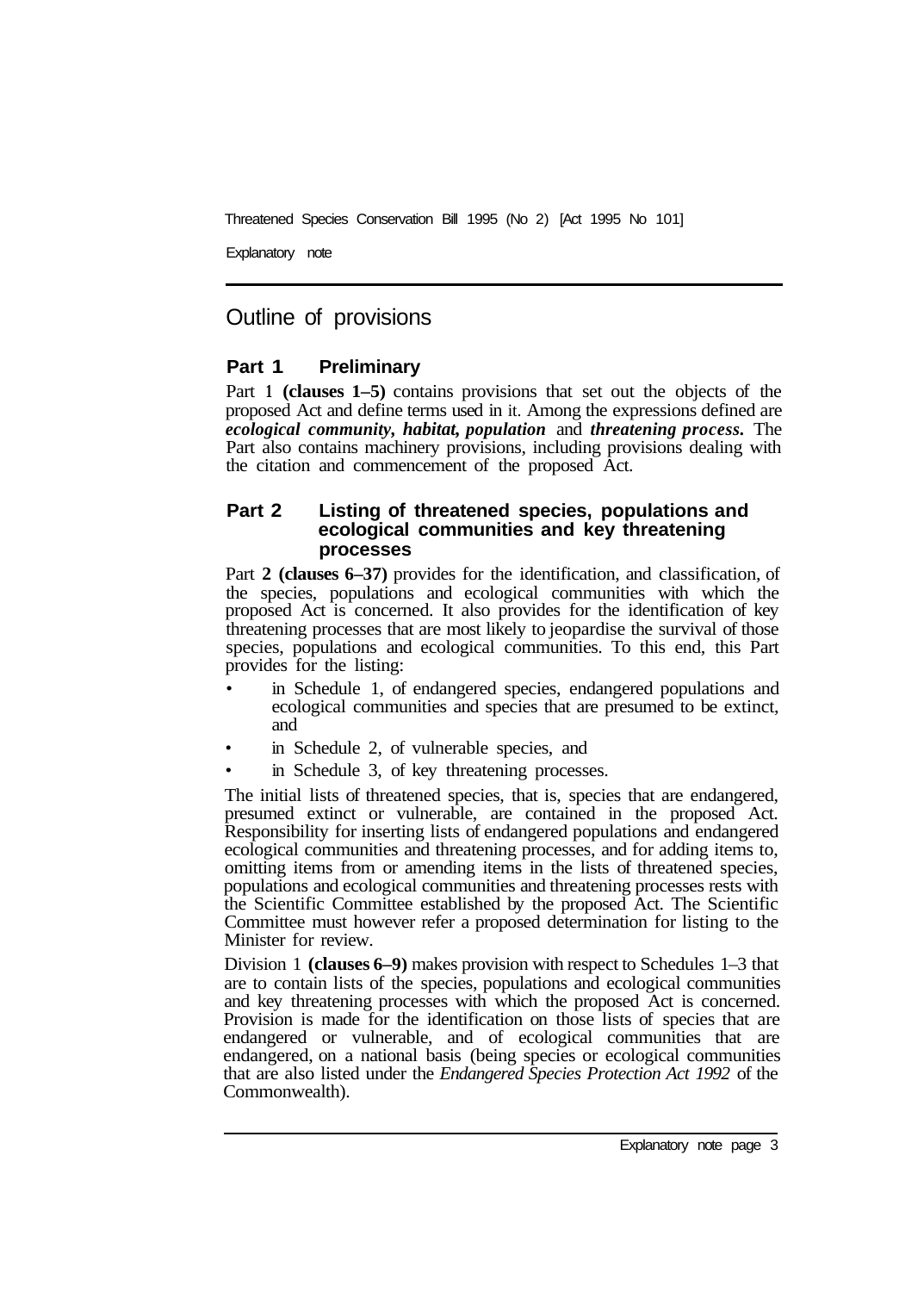Explanatory note

Division 2 **(clauses 10–15)** deals with eligibility for listing of species, populations and ecological communities that are endangered, species that are presumed extinct, species that are vulnerable and key threatening processes.

Division 3 **(clauses 16–26)** describes the process by which the items may be added to or omitted from lists and by which items in lists may be amended, and makes provision for public participation in that process.

Division 4 **(clauses 27-37)** describes the process by which species may be listed provisionally in Schedule 1, on an emergency basis, before the formal listing process described in Division 3 has been undertaken or completed, and makes provision for public participation in that process. Only species that are likely to be endangered may be provisionally listed.

Offences relating to the harming of threatened species, populations and ecological communities (being animals), the buying, selling or possessing of threatened species or populations (being animals or plants) and the picking of threatened species, populations and ecological communities (being plants) are contained in the NPW Act.

#### **Part 3 Critical habitat of endangered species, populations and ecological communities**

Part 3 **(clauses 38–56)** makes the Director-General of National Parks and Wildlife responsible for identifying (where this is possible) habitat that is critical to the survival of endangered species, populations and ecological communities (that is, those species, populations and ecological communities listed for the time being in Schedule 1) and for recommending to the Minister administering the proposed Act that the habitat so identified be declared critical habitat. The Director-General must consult with the Scientific Committee before preparing a recommendation and must have regard to any advice given by the Scientific Committee concerning identification of critical habitat of endangered populations and ecological communities.

Division 1 **(clauses 38–53)** describes the process by which critical habitat is identified by the Director-General and declared by the Minister and makes provision for public participation in that process.

The Division specifies the land that is eligible for declaration as critical habitat. Notice of a recommendation for identification of an area or areas of land as critical habitat must be given to landholders who are affected by the recommendation, public authorities exercising functions in relation to the

Explanatory note page 4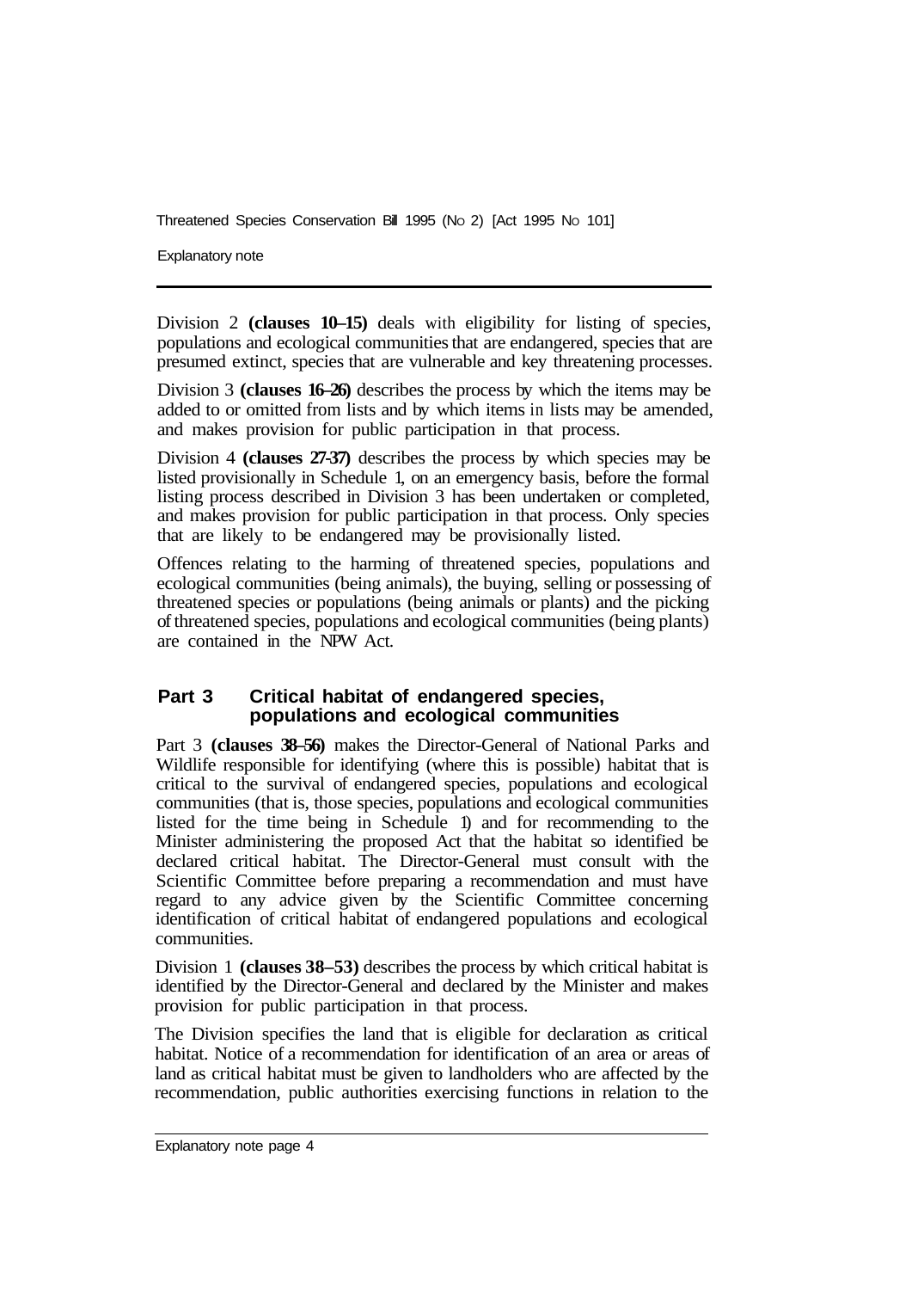Explanatory note

land and other specified persons, including mortgagees. Notice must also be published in the press and the Gazette, and any person may make submissions concerning the recommendation. In considering a recommendation, the Minister must have regard (among other matters) to:

- the likely social and economic consequences of a declaration, and
- the likely consequences of a declaration for landholders of, or other persons having an interest in, or on lawful uses of, the land.

If a public authority submits that a recommendation is likely to affect its exercise of functions, the Minister administering the proposed Act is required to consult with the Minister responsible for the public authority before making a decision about the recommendation.

Regulations may be made under, and for the purposes of, the proposed Act to prohibit or restrict the carrying out of specified action, or action of a specified kind, on specified critical habitat.

Division 2 **(clauses 54–56)** deals with the preparation, publication and other dissemination of maps of critical habitat, and the maintenance of a register of critical habitat by the Director-General. The register is to be open for public inspection, free of charge. The register is also to be made available to public authorities.

An offence relating to the damaging of critical habitat is contained in the NPW Act. That Act also makes it an offence for a person to damage the habitat of a threatened species, population or ecological community.

#### **Part 4 Recovery plans for threatened species, populations and ecological communities**

Part 4 **(clauses 57–74)** is the first of 4 Parts of the proposed Act that address responses to threats to the survival of threatened species, populations and ecological communities, and their habitats. Part 4 deals with recovery plans for threatened species, populations and ecological communities and makes further provision as to the protection of their critical habitats (if any).

The Director-General of National Parks and Wildlife must prepare recovery plans for endangered species (other than species presumed extinct), populations and ecological communities and may prepare recovery plans for vulnerable species. The object of a recovery plan is to promote the recovery of the threatened species, population or ecological community to which it relates to a position of viability in nature. If critical habitat has been declared for the species, population or ecological community, the plan must include reference to that fact.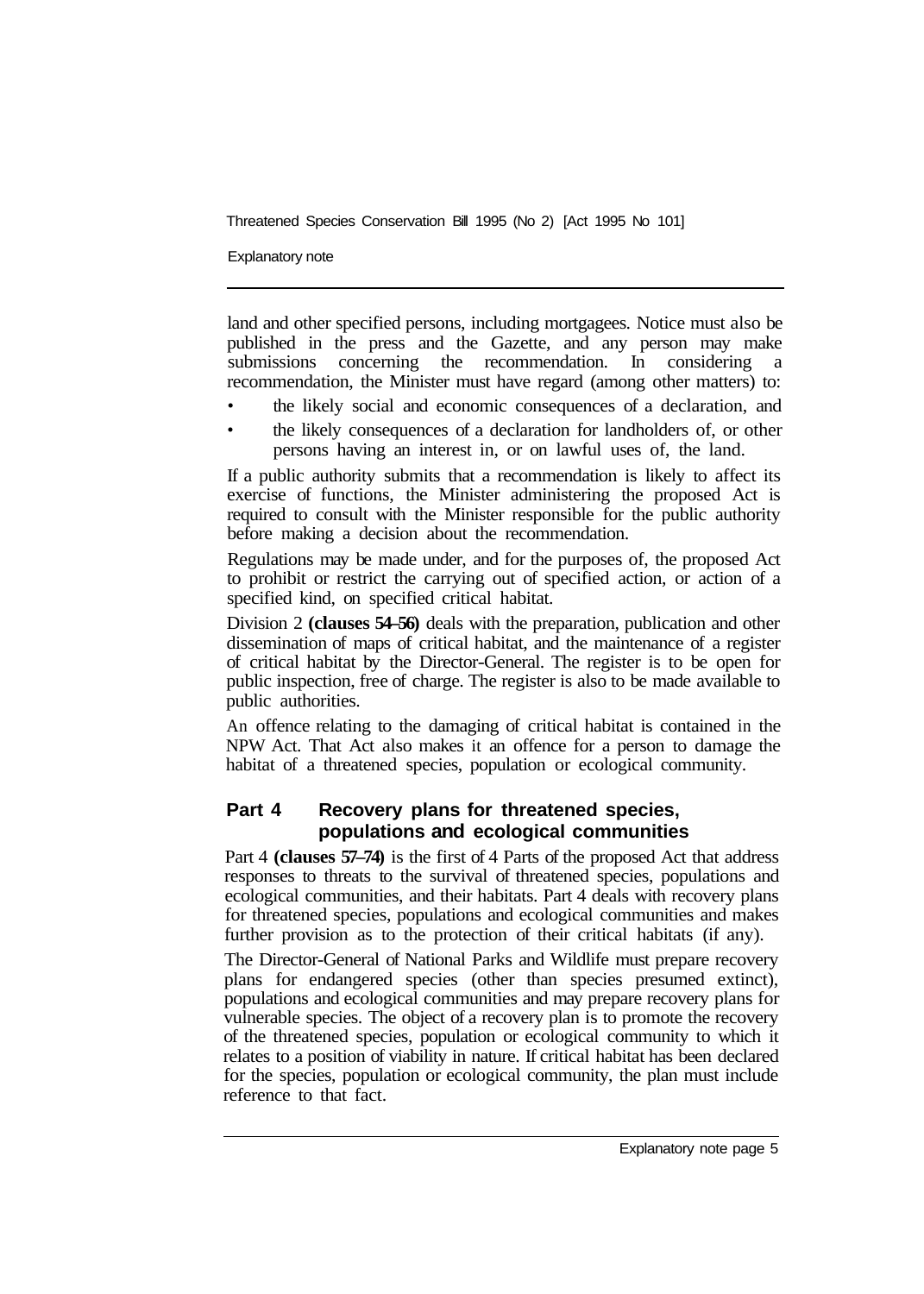Explanatory note

Division 1 **(clauses 57–69)** deals with the preparation, contents, publication and adoption of recovery plans.

The Director-General must, in preparing a recovery plan, have regard to the objects of the proposed Act, the likely social and economic consequences of the making of the plan, the most efficient and effective use of available resources for the conservation of threatened species, populations and ecological communities and, consistent with the principles of ecologically sustainable development, minimising any significant adverse social or economic consequences of the making of the plan. The Director-General must also consider the inclusion in a recovery plan of measures to secure public co-operation in the conservation effort.

The Director-General is charged, after consulting with the Scientific Committee, with determining priorities in the preparation of recovery plans, with the highest priority to be given to the preparation of plans for species, populations and ecological communities that are endangered nationally.

Recovery plans must, among other things, identify the persons who are responsible for the implementation of measures included in them. If a public authority is to have this responsibility, the Minister administering the proposed Act must consult with, and obtain the approval of, the Minister responsible for the public authority to inclusion in the plan of the measures to be taken by the public authority before completing preparation of the draft plan.

Notice of the preparation of a draft recovery plan is to be given to affected public authorities and in the press and the Gazette. Any person may make submissions about the draft recovery plan.

The proposed Act provides for the approval of recovery plans by the Minister administering the proposed Act, and for publication of that approval. The Director-General is required to make a copy of a recovery plan available for public inspection, without charge.

Division 2 **(clauses 70–74)** deals with the implementation of recovery plans, and includes procedures for public authorities to report on their implementation of, or on proposed departures from, measures specified to be taken in recovery plans.

A consultative procedure, aimed at resolving difficulties in implementation of recovery plans, is provided.

Explanatory note page 6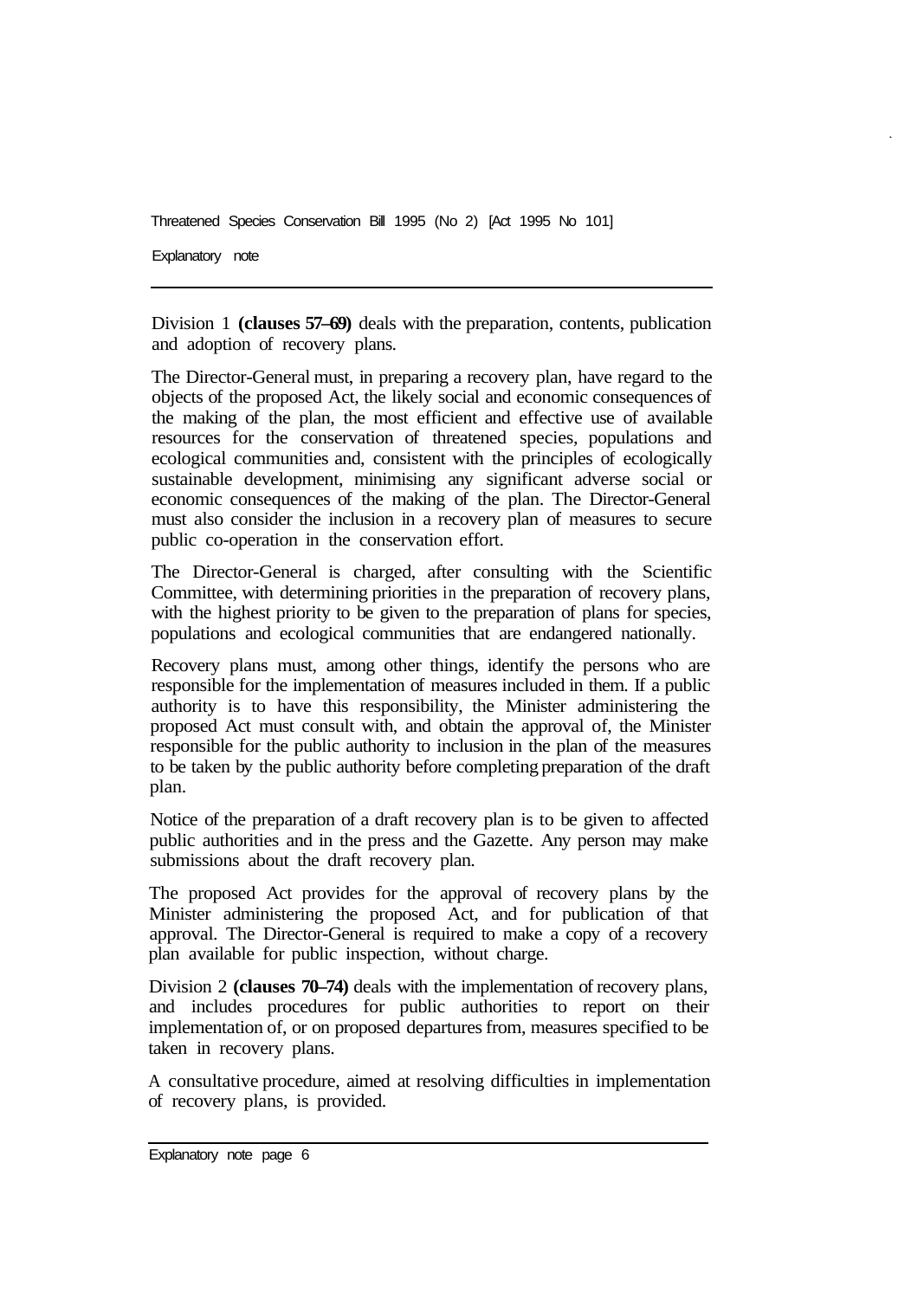Explanatory note

In accordance with amendments proposed to be made by the proposed Act to the EPA Act, the terms of recovery plans are to be taken into account by consent authorities and determining authorities (within the meaning of that Act) when they are considering development applications under Part 4, or the carrying out, or applications for approval for the carrying out, of activities under Part 5, of that Act.

#### **Part 5 Threat abatement plans to manage key threatening processes**

As noted above, Part 2 of the proposed Act (Listing of threatened species, populations and ecological communities and key threatening processes) provides for the identification of key threatening processes by the Scientific Committee. Part 5 **(clauses 75–91)** deals with the preparation, at the discretion of the Director-General of National Parks and Wildlife, and implementation of threat abatement plans. The object of a threat abatement plan is to manage a key threatening process so as to abate, ameliorate or eliminate its adverse affects on threatened species, populations and ecological communities.

Division 1 **(clauses 75–86)** deals with the preparation, contents, publication and adoption of threat abatement plans.

The Director-General must, in preparing a threat abatement plan, have regard to the objects of the proposed Act, the likely social and economic consequences of the making of the plan, the most efficient and effective use of available resources for the conservation of threatened species, populations and ecological communities and, consistent with the principles of ecologically sustainable development, minimising any significant adverse social or economic consequences of the making of the plan. The Director-General must also consider the inclusion in a threat abatement plan of measures to secure public co-operation in the conservation effort.

The Director-General is charged, after consulting with the Scientific Committee, with determining priorities in the preparation of threat abatement plans.

Threat abatement plans must, among other things, identify the persons who are responsible for the implementation of measures included in them. If a public authority is to have this responsibility, the Minister administering the proposed Act must consult with, and obtain the approval of, ,the Minister responsible for the public authority to inclusion in the plan of the measures to be taken by the public authority before completing preparation of the draft plan.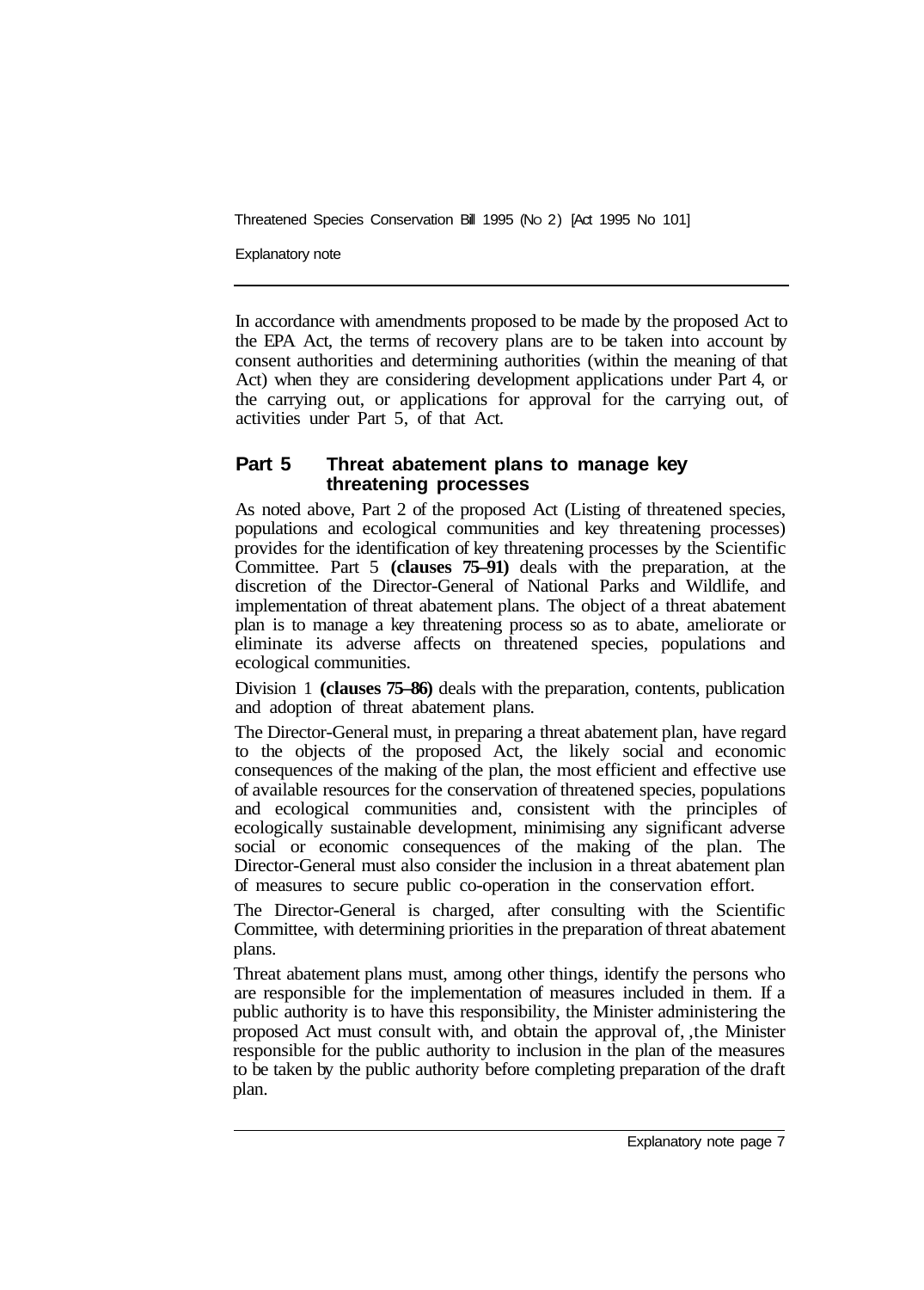Explanatory note

Notice of the preparation of a draft threat abatement plan is to be given to affected public authorities and in the press and the Gazette. Any person may make submissions about the draft threat abatement plan.

The proposed Act provides for the approval of threat abatement plans by the Minister administering the proposed Act, and for publication of that approval. The Director-General is required to make a copy of a threat abatement plan available for public inspection, without charge.

Division 2 **(clauses 87–91)** deals with the implementation of threat abatement plans, and includes procedures for public authorities to report on their implementation of, or on proposed departures from, measures specified to be taken in threat abatement plans.

A consultative procedure, aimed at resolving difficulties in implementation of threat abatement plans, is provided.

In accordance with amendments proposed to be made by the proposed Act to the EPA Act, the terms of threat abatement plans are to be taken into account by consent authorities and determining authorities (within the meaning of that Act) when they are considering development applications under Part 4, or the carrying out, or applications for approval for the carrying out, of activities under Part 5, of that Act.

#### **Part 6 Licensing**

Part 6 **(clauses 92–113)** deals with the licensing by the Director-General of actions that are likely:

- to harm threatened species, populations or ecological communities (in so far as animals are concerned) or to result in the picking of threatened species, populations or ecological communities (in so far as plants are concerned), or
- to damage critical habitat or other habitat of those species, populations or ecological communities.

*Harm* and *pick* are defined in the NPW Act.

A person does not commit an offence under Part 8A of the NPW Act of harming or picking threatened species, populations or ecological communities or damaging a critical habitat or the habitat of threatened species, populations or ecological communities if the action taken by the person is essential for the carrying out of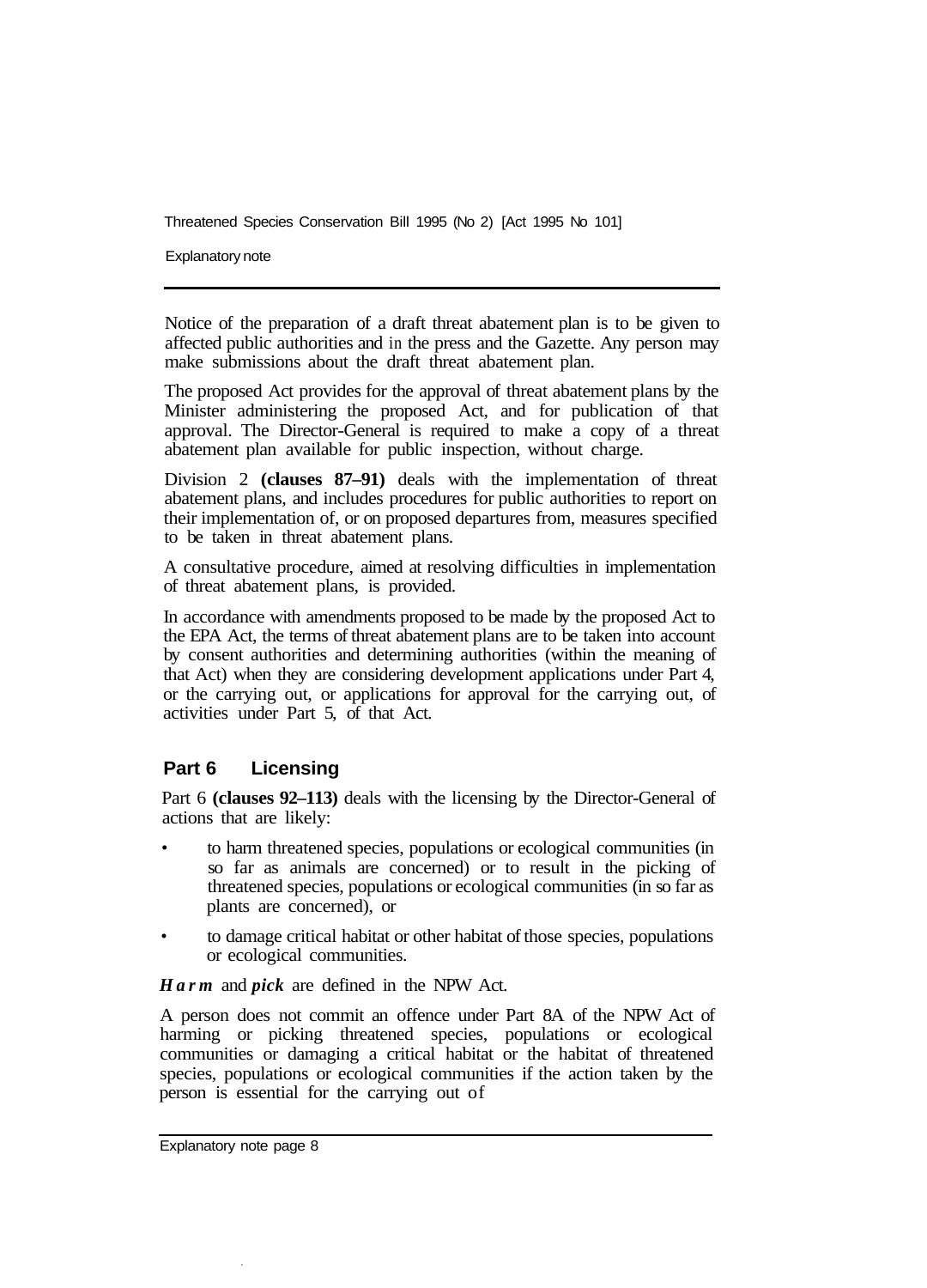Explanatory note

- (a) development in accordance with a development. consent within the meaning of the EPA Act, or
- (b) an activity, whether by a determining authority or pursuant to an approval of a determining authority, within the meaning of Part 5 of that Act if the determining authority has complied with that Part.

Accordingly, a licence under the proposed Act is not required for the taking of action that is so authorised under the EPA Act. However, amendments made by the proposed Act to the EPA Act ensure that the same tests are applied (with the involvement of the Minister administering this Act or the Director-General of National Parks and Wildlife) to assess the consequences of development or an activity under that Act before a decision concerning it is made as are applied by the Director-General under the proposed Act in determining whether a licence should be granted under Part 6.

The Part also contains provisions about species impact statements. These statements are employed to measure the significance of the effect of actions on threatened species, populations or ecological communities, or their habitats. A species impact statement must be lodged with an application for a licence under this Part if the Director-General determines that the action proposed is likely to significantly affect threatened species, populations or ecological communities, or their habitats. A similar requirement applies when a development application is lodged, or an activity proposed, under the EPA Act over critical habitat or that is likely to significantly affect threatened species, populations or ecological communities, or their habitats.

Division 1 **(clauses 92–108)** deals with the grant of licences, including the making of applications, fees, determinations as to whether actions proposed will significantly affect threatened species, populations or ecological communities, or their habitats, publication of applications and the making of submissions concerning them, matters that the Director-General must take into account before granting licences, licence conditions, cancellation of licences and appeals.

Specific provision is made as to the matters that the Director-General must take into account when deciding whether an action .is likely to have a significant effect on threatened species, populations or ecological communities, or their habitats, and when, accordingly, an applicant should be required to prepare a species impact statement. These matters mirror those contained in proposed section 5A of the EPA Act that consent authorities and determining authorities must apply in determining likely significant effect on threatened species, populations and ecological communities, and their habitats, and whether, therefore, species impact statements should be prepared for the purposes of making appropriate decisions under Parts 4 and 5 of that Act.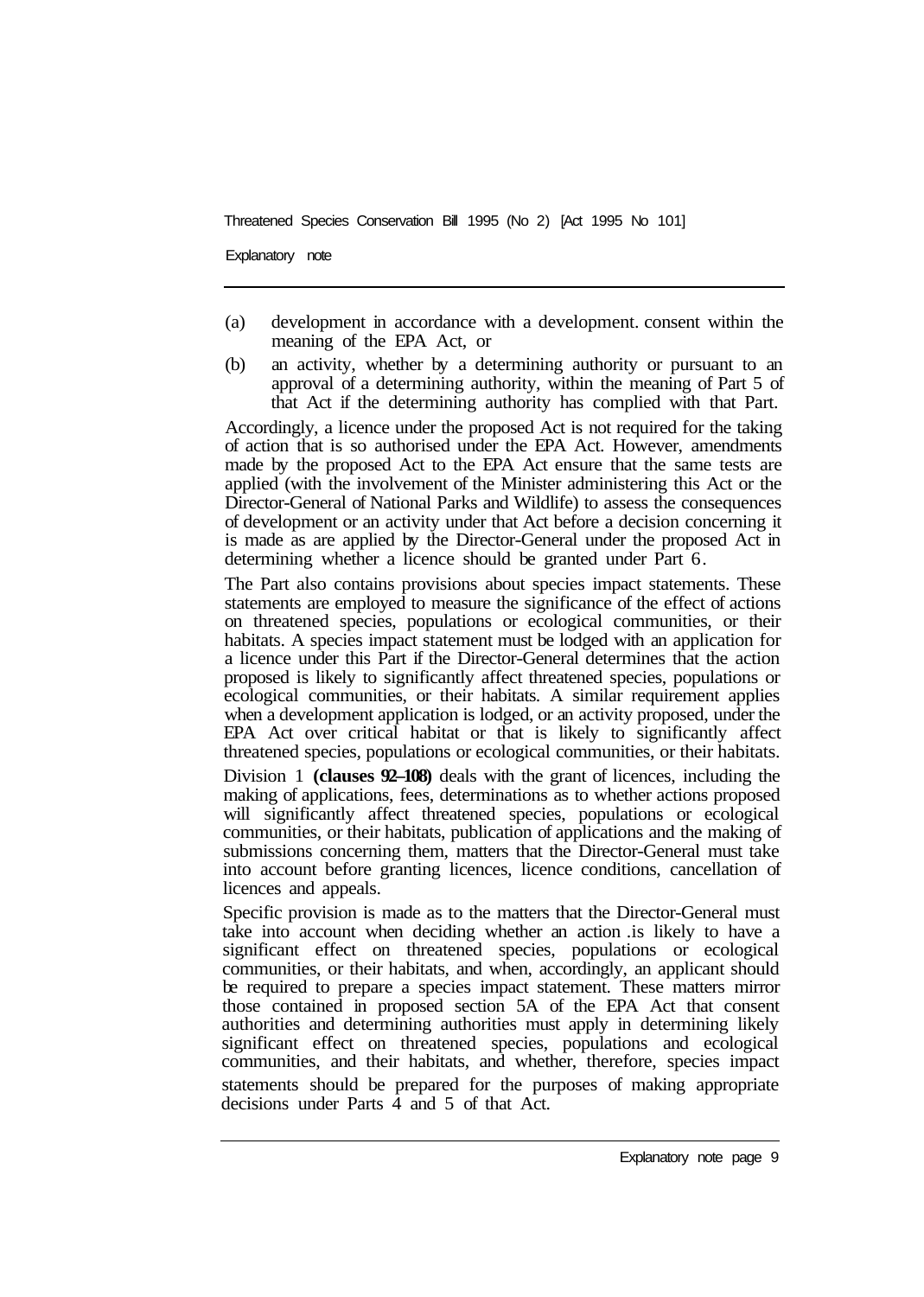Explanatory note

Similarly, both this Part and the proposed amendments to the EPA Act, contain complementary provisions dealing with matters that the Director-General must take into account when deciding whether to grant, or to refuse to grant, a licence under the proposed Act and with matters that the Director-General (or the Minister administering the proposed Act, if standing in place of the Director-General) must take into account when acting as a concurrence authority, or consulting with consent authorities or determining authorities or the Minister administering the EPA Act, under that Act in relation to development or activities affecting critical habitat or threatened species, populations or ecological communities, or their habitats.

If the Director-General determines under Part 6 of the proposed Act that there is likely to be a significant effect on threatened species, populations or ecological communities, or their habitats, the Director-General must require the licence applicant to prepare a species impact statement. If the Director-General determines that a significant effect is not likely, no licence under the proposed Act is required and the Director-General must give the applicant a certificate to this effect. However, if the action proposed by the applicant may affect protected fauna or protected native plants (within the meaning of the NPW Act), the applicant may require a licence under that Act before taking the action proposed.

If an action that is likely to affect threatened species, populations or ecological communities, or their habitats as well as protected fauna or protected native plants, a licence granted under the proposed Act may authorise the harming of the protected fauna or the picking of the protected native plants without the necessity for the applicant to apply for, and obtain, a separate licence for this purpose under the NPW Act.

Division 2 **(clauses 109-113)** deals with the form and content of species impact statements and the notification of the Director-General's requirements as to their preparation. It also makes provision for the accreditation of persons to prepare assessments of species impact statements.

#### **Part 7 Other conservation measures**

Part 7 **(clauses 114–126)** deals with certain other measures that may be taken to conserve threatened species, populations and ecological communities, and their habitats. These involve the making of stop work orders by the Director-General or the making of joint management agreements between the Director-General and other public authorities to manage or regulate actions on land that may jeopardise the survival of threatened species, populations or ecological communities, or their habitats.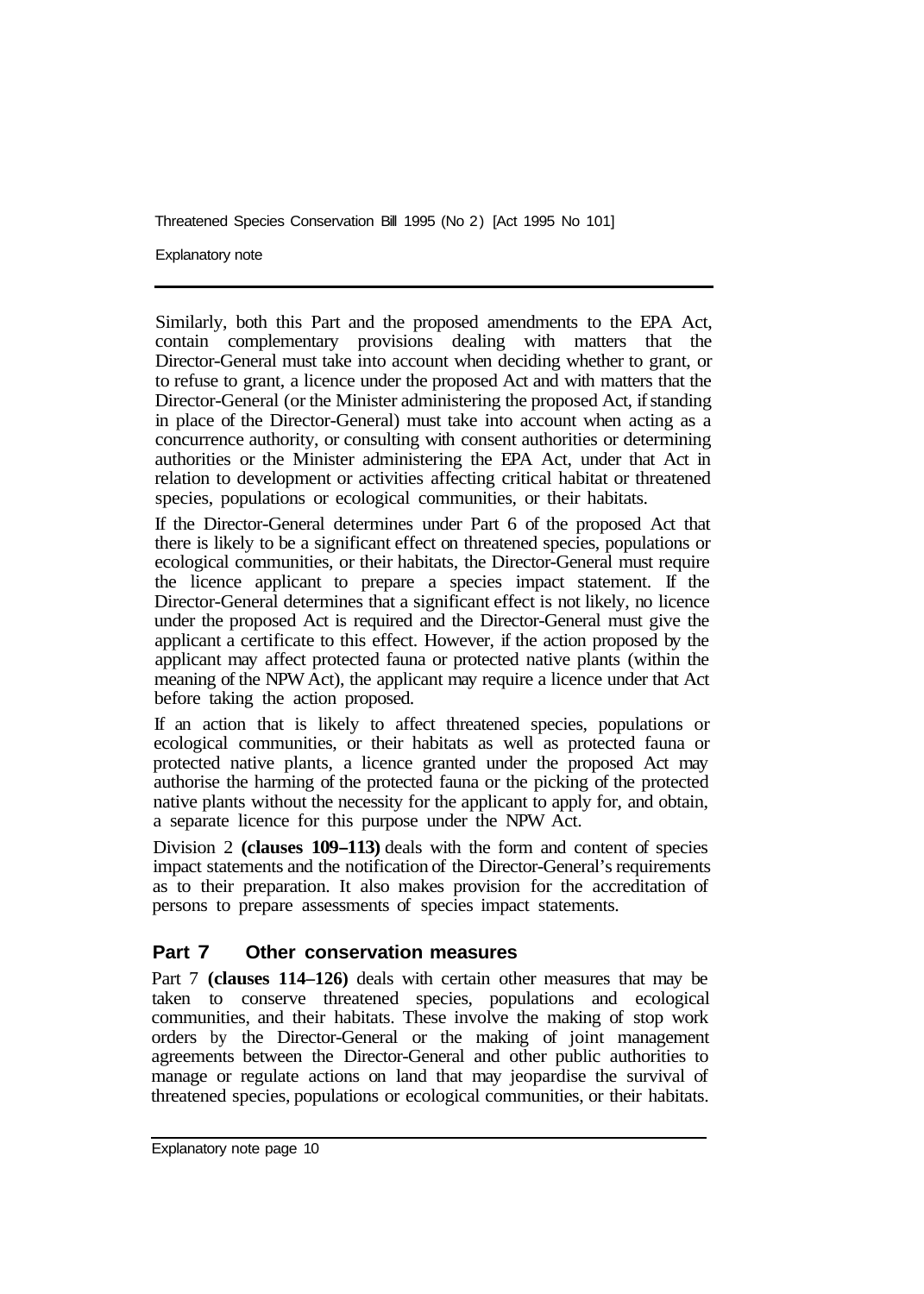Explanatory note

Measures available under the NPW Act, involving the making of interim protection orders by the Minister or the entering into of conservation agreements by the Minister with land owners, may also be employed for the conservation of threatened species, populations or ecological communities, or their habitats (in consequence of the amendment of that Act by the proposed Act).

Division 1 **(clauses 114–120)** deals with the making of stop work orders by the Director-General, appeals, consultations about modification of detrimental action and recommendations for the making of interim protection orders under the NPW Act.

The Director-General may, if of the opinion that action being, or about to be, carried out that is likely to harm threatened species, populations or ecological communities or damage critical or other habitat, order that the action and any other action (other than any action specified in the order) cease in, or in the vicinity of, the habitat concerned for a period of 40 days. An order may be extended for a further period or periods of 40 days. (A reference to action being carried out includes a reference to action that should be, but is not being, carried out.) Power to make a stop work order does not extend to the prevention of action authorised by or under a licence granted under the proposed Act or the NPW Act, the sanction of an appropriate planning determination or under the *Bush Fires Act 1949* or the *State Emergency and Rescue Management Act 1989* if reasonably necessary to avoid a threat to life or property.

No prior notice of the intention to make a stop work order need be given. A person against whom an order is made may appeal to the Minister against the making of the order. The Director-General is also required to consult with the person to ascertain whether any suitable modification of the action is possible.

Division 2 **(clauses 121–126)** deals with the preparation, contents and publication of joint management agreements, and provides for review of joint management agreements, and the performance of parties to them, by the Scientific Committee.

Joint management agreements are agreements entered into by the Director-General with one or more public authorities to manage, control, regulate or restrict an action that is jeopardising the survival of threatened species, populations or ecological communities. Joint management agreements must, among other things, identify the action that is the subject of the agreement, the objective of the agreement, the measures to be adopted to achieve the objective and the parties responsible for implementing the measures.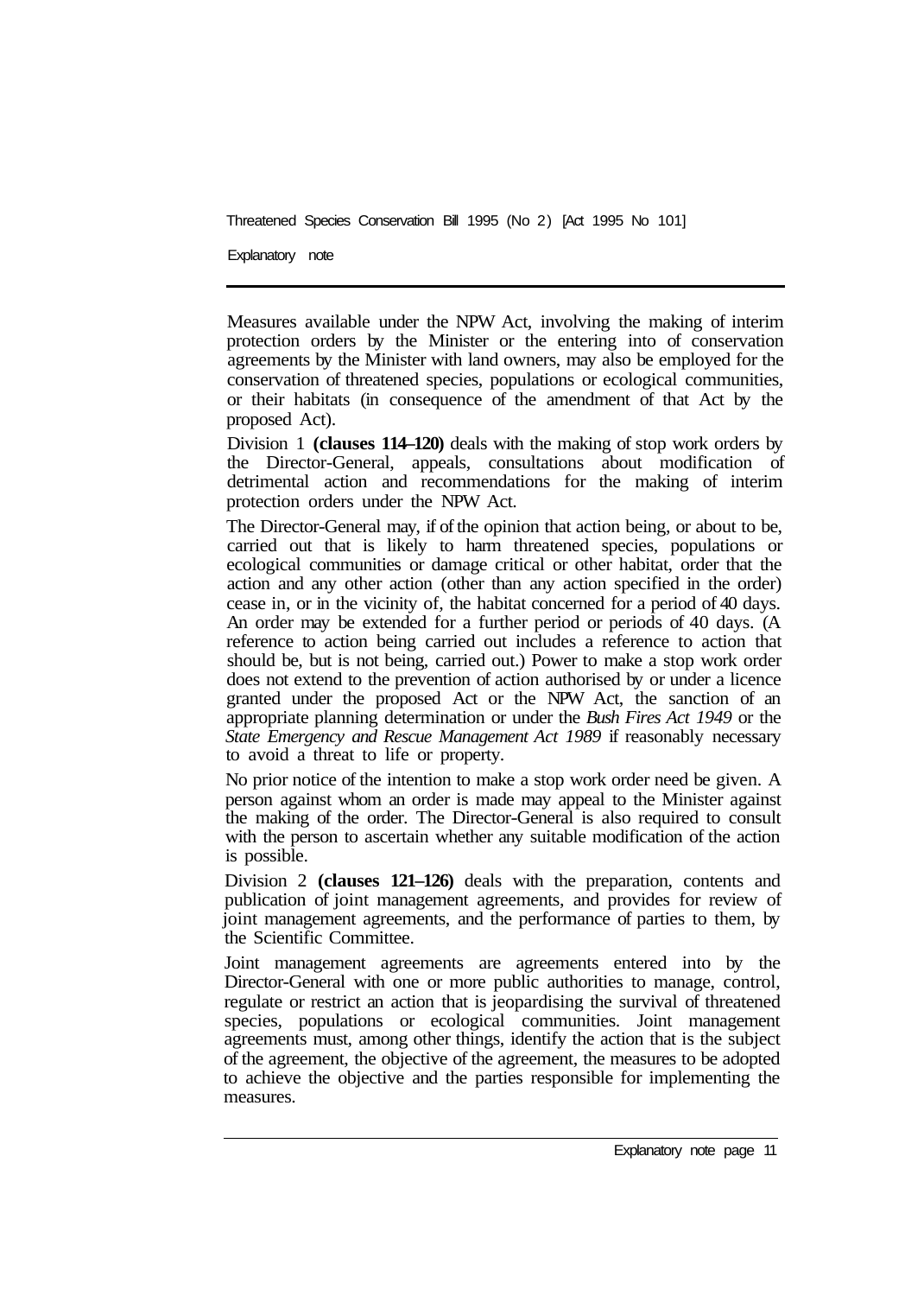Explanatory note

#### **Part 8 Scientific Committee**

Part 8 **(clauses 127–136)** establishes the Scientific Committee as a body corporate, and describes its functions and membership. Provision is made as to procedure of, and the manner of service of documents on, the Scientific Committee. The Part provides that the Scientific Committee is not subject to Ministerial control or direction. However, the Minister administering the proposed Act is responsible for the appointment of the Chairperson and Deputy Chairperson of the Scientific Committee from among its members.

#### **Part 9 Miscellaneous**

Part 9 **(clauses 137–151)** makes provision for a number of miscellaneous matters relating to the operation of the Act. These include:

- a statement that the Act binds the Crown
- a requirement for the Director-General to report on the operation of the Act in the Director-General's annual report to Parliament
- a statement that the Act is not intended to affect native title rights and interests
- a provision providing that the Director-General may decline to disclose the location of critical habitat (or proposed critical habitat) other than to specified persons if the Director-General is of the opinion that disclosure would be likely to expose the critical habitat (or proposed critical habitat) to a significant risk and that withholding of the location is in the public interest, and if affected landholders have requested, or are agreeable to, the withholding of the location
- a provision enabling third parties to bring proceedings in the Land and Environment Court for orders remedying or restraining breaches of the Act
- provisions as to the form and service of notices and other documents under the proposed Act
- a provision repealing the *Endangered Fauna (Interim Protection) Act 1991* and certain Acts amending that Act
- a provision concerning review of the operation of the Act as soon as possible after the period of 2 years after the date of assent to the proposed Act.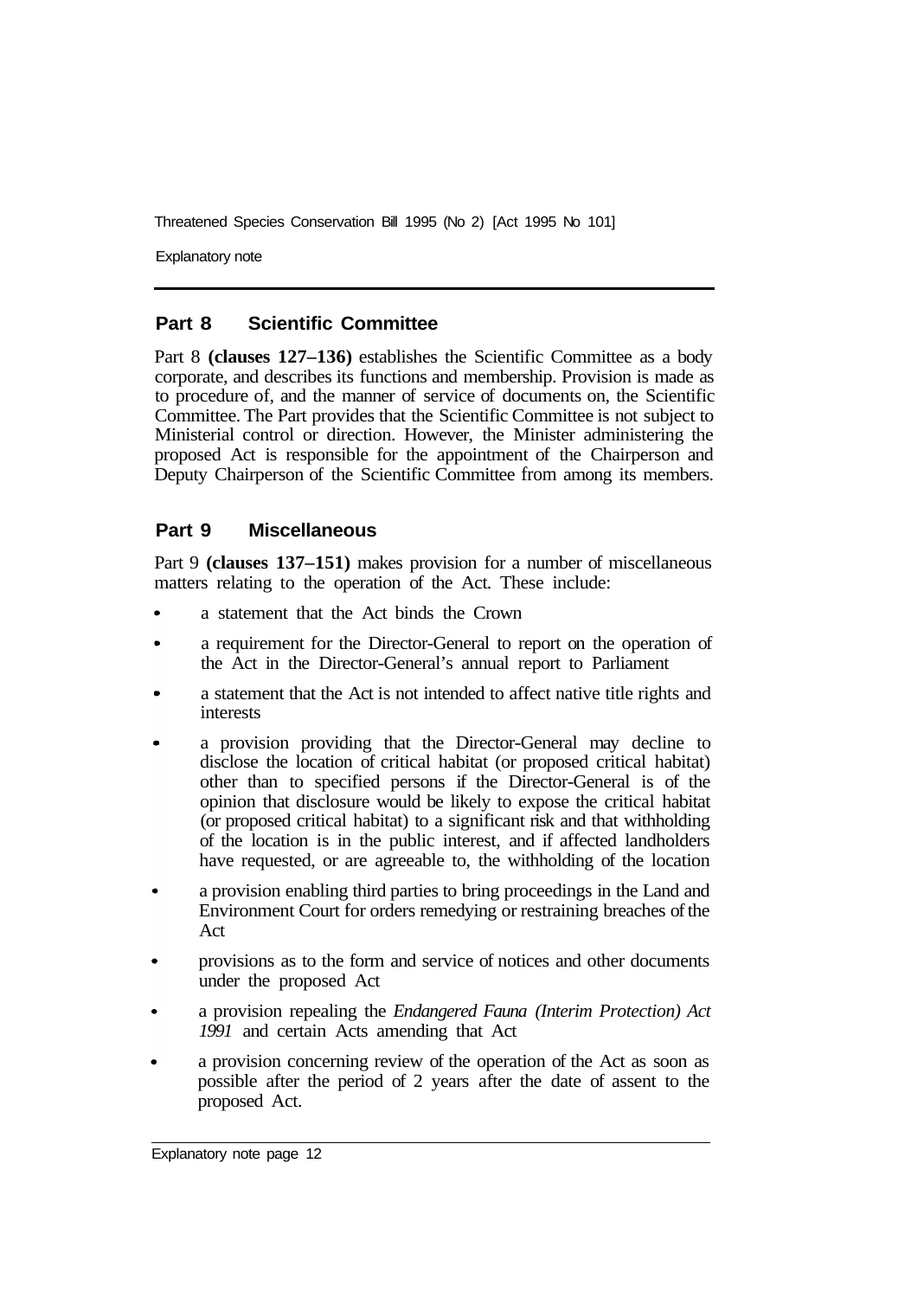Explanatory note

The Part also authorises the making of regulations, and contains formal provisions giving effect to the Schedules amending other Acts and inserting savings, transitional and other provisions.

#### **Schedule 1 Endangered species, populations and ecological communities**

Part 1 lists endangered species.

Part 2 makes provision for the list of endangered populations.

Part 3 makes provision for the list of endangered ecological communities.

Part 4 lists species that are presumed extinct.

#### **Schedule 2 Vulnerable species**

Schedule 2 lists vulnerable species.

#### **Schedule 3 Key threatening processes**

Schedule 3 makes provision for the list of key threatening processes.

#### **Schedule 4 Amendment of the National Parks and Wildlife Act 1974**

Certain of the amendments to this Act have been referred to above.

Various definitions are revised or omitted, and certain new definitions are inserted to accord with definitions contained in the proposed Act. The concept of *take* (in relation to fauna) has been replaced with that of *harm,*  this expression being extended to cover threatened species, populations and ecological communities, but does not include harming by the changing of habitat. (Specific offences relating to damage to critical. and other habitat are proposed to be included in the Act). A revised definition of *pick* is inserted. Numerous consequential amendments arise because of these changes.

The definition of *endangered fauna* is omitted. A definition of *threatened interstate fauna* is included to cover fauna, to be listed on a revised Schedule 12 to the Act, that is not threatened in New South Wales but is threatened elsewhere in Australia. Various offences relating to threatened interstate fauna (for example, under sections 99, 100, 101 and 103) are created.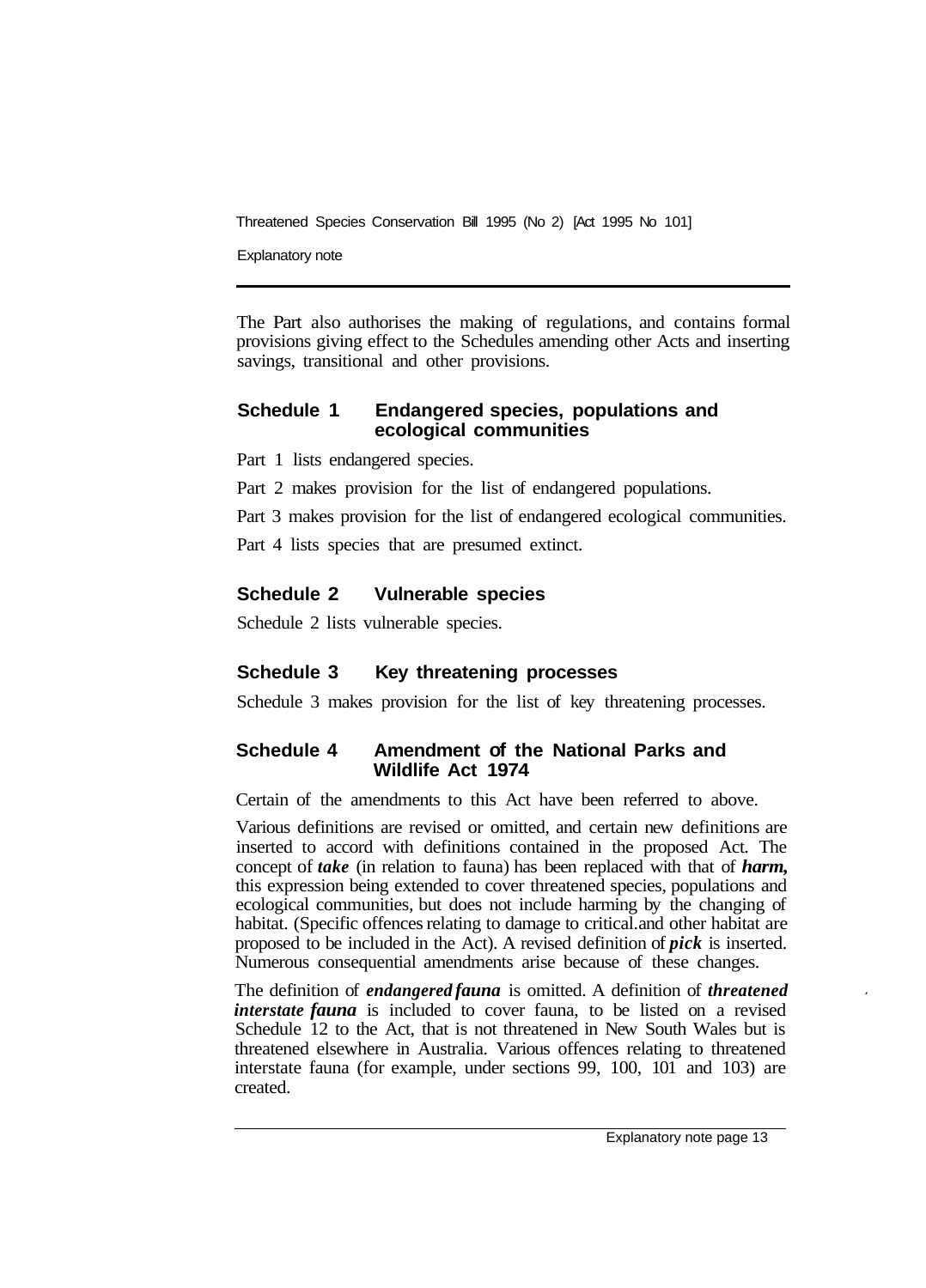Explanatory note

Various amendments are made to include references to the proposed Act (and, where appropriate, the *Wilderness Act 1987)* in provisions dealing with the administration of the National Parks and Wildlife Service and similar matters.

A provision dealing with the purpose and contents of conservation agreements (section 69C) is revised so that such agreements may be entered into for the purpose of conserving threatened species, populations and ecological communities, and their habitats.

Provisions dealing with stop work orders (sections 91AA–9 1FF in Division 1 of Part 6A) are revised to accord with those in the proposed Act. Stop work orders under the NPW Act may now be made only by the Director-General (rather than by either the Minister or the Director-General) but an appeal against an order made by the Director-General may be made to the Minister.

The provisions dealing with the making of interim protection orders (sections  $91A-91D$  in Division 2 of Part  $6A$ ) are also revised to accommodate the making of orders in respect of critical habitat and threatened species, populations and ecological communities, and their habitats. These provisions are also revised by extending, from 12 months to 2 years, the period during which an interim protection order may operate and by permitting the making of more than one order in respect of land owned by the same owner.

Offence provisions relating to fauna (other than new offences arising under the proposed Act) have been revised, among other things, to omit references to endangered fauna and marine mammals and to include references to threatened interstate fauna (see amendments to sections 98–101, 103 and 1 10–112).. The offence of approaching a marine mammal closer than a prescribed distance (previously section 99 (1) (c)) has been relocated as proposed section 1 12G.

The new offences relating to the harming or picking of threatened species, populations and ecological communities, buying, selling or possessing threatened species or populations and damaging critical habitat and habitat of threatened species, populations and ecological communities are contained in a new Part, Part 8A (proposed sections 118A–1 18E). Proposed section 118E enables a court, on finding an offence relating to the damaging of habitat proven, to order an accused, in addition to or in substitution for the payment of any pecuniary penalty for the offence, to mitigate the damage or to restore the habitat concerned.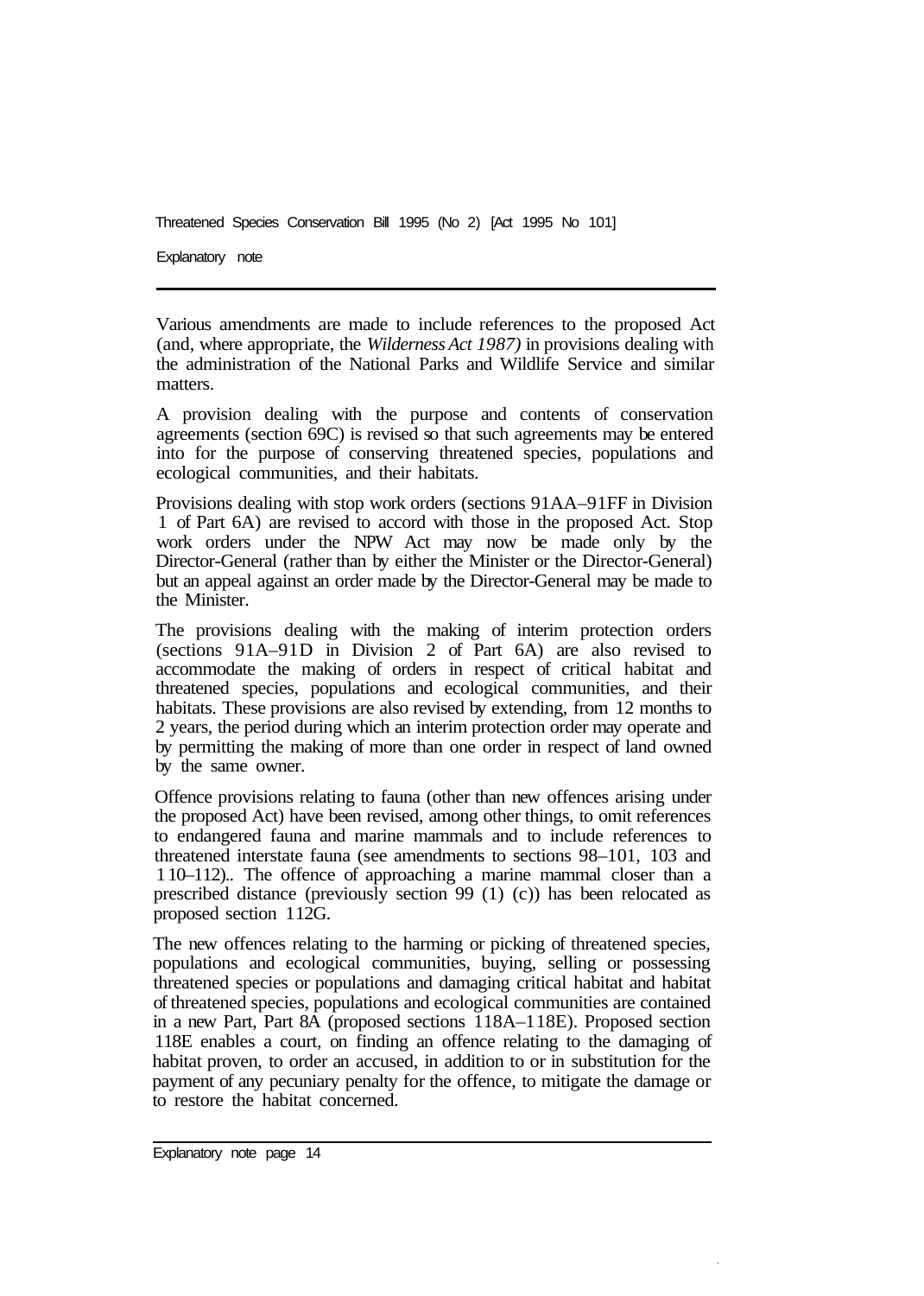Explanatory note

A provision dealing with rights to enter property (section 164) is extended to enable critical habitat to be identified and mapped under the proposed Act, to enable the Director-General (or the Minister, where appropriate) to perform their functions as concurrence authorities or on being consulted for the purposes of planning matters under the EPA Act, and generally to enable compliance with the requirements of the proposed Act.

Amendments are also made concerning proceedings for offences, restraint of breaches of the Act, evidentiary provisions and matters of a savings, transitional and consequential nature.

Schedule 8B (dealing with the procedures and conditions of the Scientific Committee under the Act) has been repealed as it is proposed that that Committee be abolished and replaced by the Scientific Committee established under the proposed Act.

Schedule 12 (Endangered Fauna) is amended by the repeal of all of the lists of endangered species currently included in it. The matter in these lists has been transferred to Schedules 1 and 2 to the proposed Act. Similarly, Schedule 13 (Protected Native Plants) has been amended so as to delete reference to threatened species that are now included on Schedule 1 or 2 to the proposed Act and to appropriately revise its contents.

#### **Schedule 5 Amendment of the Environmental Planning and Assessment Act 1979**

Certain of the amendments to this Act have been referred to above.

Certain definitions are provided to accord with those in the proposed Act.

The objects of the EPA Act (section 5) are revised to make it clear that the protection and conservation of threatened species, populations and ecological communities is within the compass of the EPA Act.

Proposed section 5A is inserted (in place of the current section 4A, which is repealed) to set out the test to be applied by consent authorities and determining authorities in determining whether there is likely to be a significant effect on threatened species, populations and ecological communities, and their habitats.

Provisions are included to make it clear that environmental planning instruments may make provision for protection and conservation of native plants and animals, including threatened species, populations and ecological communities, and their habitats, and to require environmental planning instruments to make provision as to critical habitat (proposed section 26 (e1) and (2)).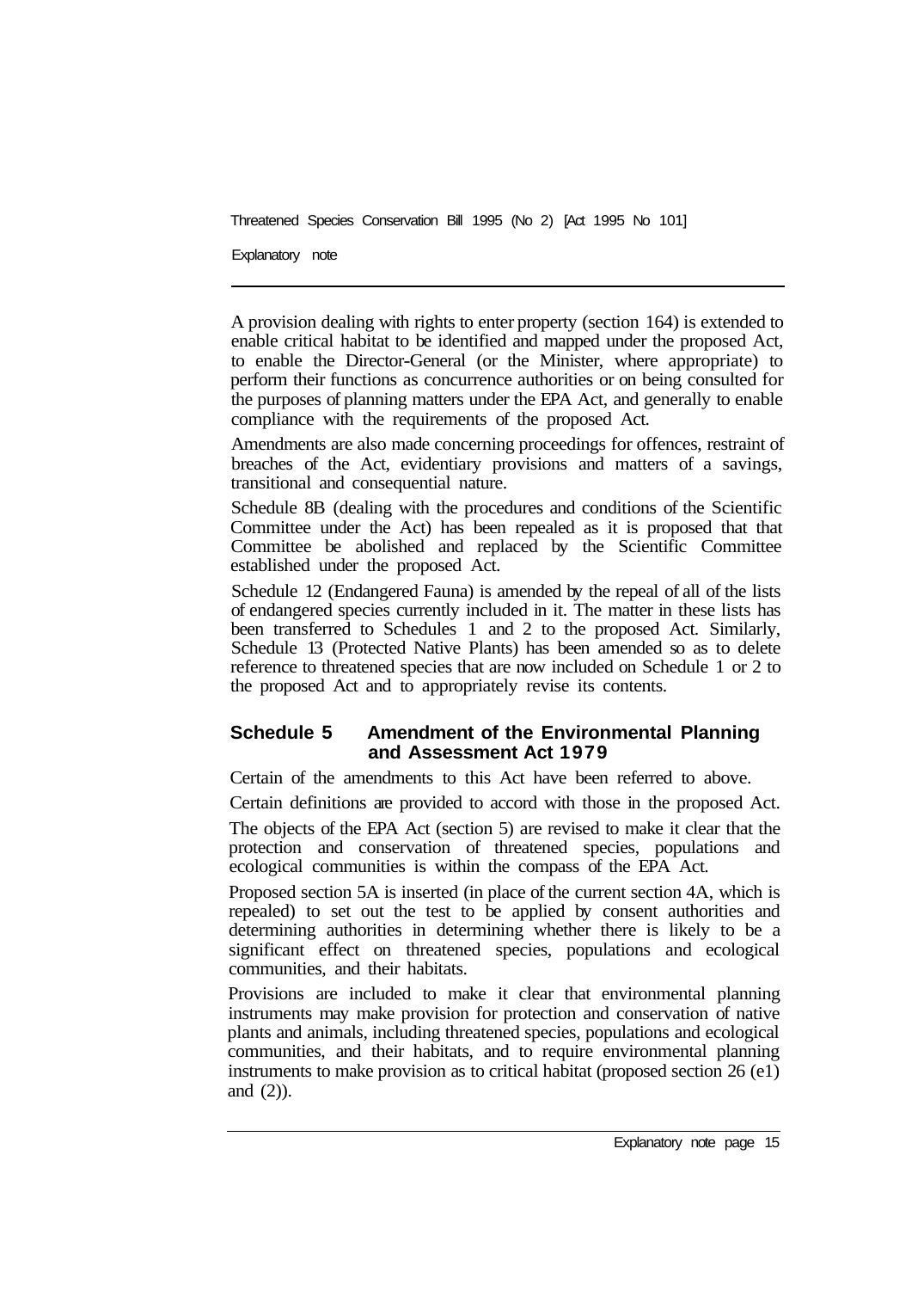Explanatory note

Proposed section 34A requires the Director of Planning to consult with the Director-General of National Parks and Wildlife before preparing a draft State environmental planning policy, an environmental study or draft regional environmental plan and councils to consult with the Director-General of National Parks and Wildlife before preparing an environmental study or draft local environmental plan if, in either case, critical habitats or threatened species, populations and ecological communities, and their habitats, will or may be affected by the draft policy, environmental study or draft plan.

Requirements for consent authorities and determining authorities to have regard to the register of critical habitat kept by the Director-General of National Parks and Wildlife under the proposed Act are included (proposed sections 76A and 110C).

A requirement is proposed to be inserted requiring provision, with a development application, of a species impact statement prepared in accordance with the proposed Act if the development concerned is on land that is critical habitat or if it is likely to significantly affect threatened species, populations or ecological communities, or their habitats (proposed section 77 (3) (d1)). *(Species impact statement* is defined, by the proposed Act, to include an environmental impact statement, prepared under the EPA Act, that contains a species impact statement.)

Consent authorities under Part 4 of the Act are required to obtain the concurrence of the Director-General of National Parks and Wildlife to the grant of development consent to development that is on land that is critical habitat or that is likely to significantly affect an endangered species, population or ecological community, or its habitat, and to consult with the Director-General if a vulnerable species, or its habitat, is involved. However, the Minister administering the proposed Act may, if the Minister wishes, act in place of the Director-General of National Parks and Wildlife for the purposes of the concurrence or consultation process. If a Minister is the consent authority, the requirement for the concurrence is replaced with a requirement that the Minister consult with the Minister administering the proposed Act (proposed section 77A).

If the Minister administering the EPA Act considers, in light of the matters referred to in section 101 of the EPA Act, that it is appropriate, the Minister may, in place of the procedure described in proposed section 77A, determine a development application in accordance with section 101 and without the concurrence or consultation envisaged under proposed section 77A.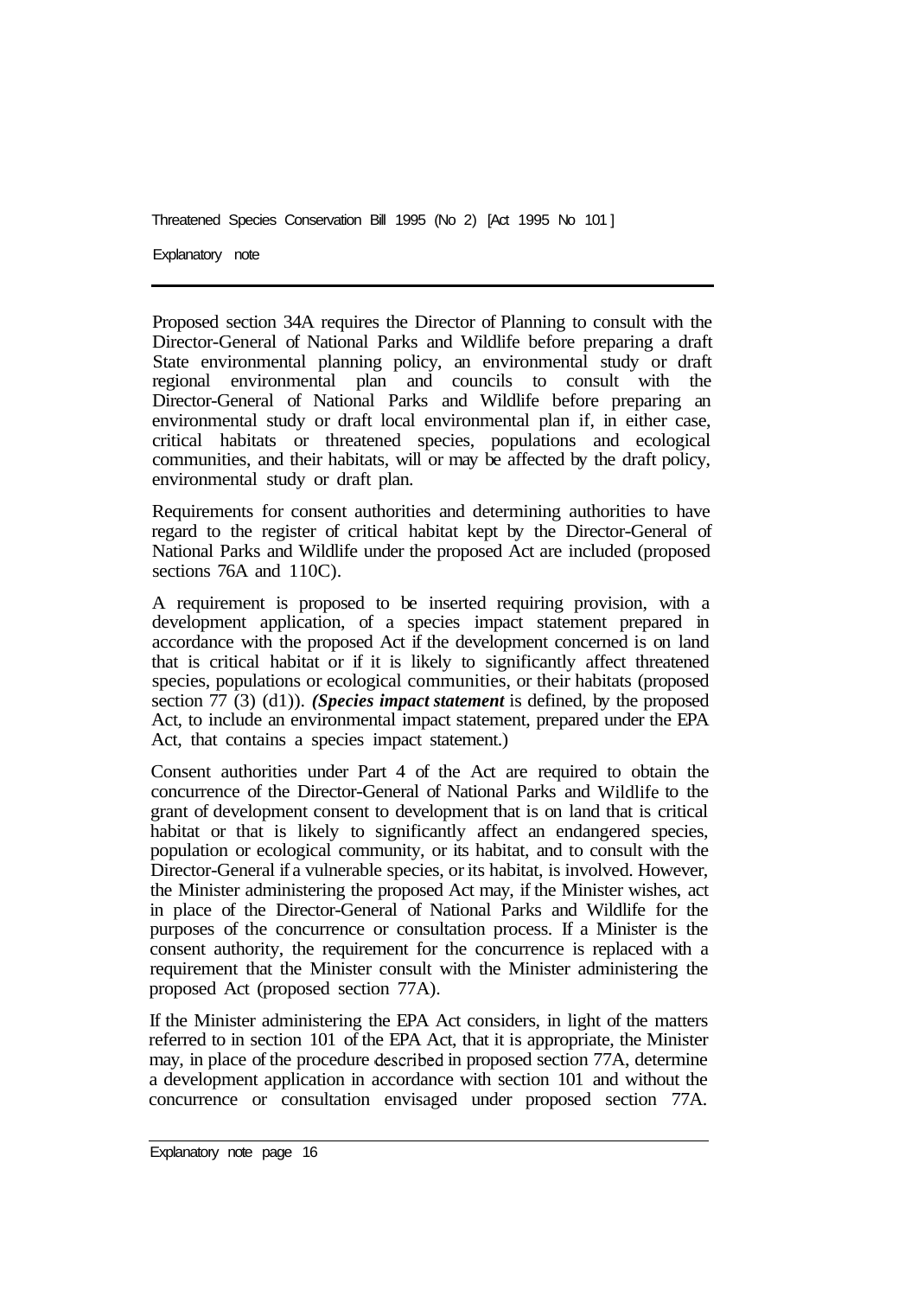Explanatory note

However, in that event, the Minister must consult with the Minister administering the proposed Act if the land concerned is critical habitat or if the development is likely to have a significant effect on an endangered species, population or ecological community, or its habitat (proposed section 77B).

Proposed section 77C sets out the matters that the Director-General of National Parks and Wildlife (or the Minister administering the proposed Act, if acting in place of the Director-General) must consider when acting as a concurrence authority under proposed section 77A. Proposed section 77D sets out the matters that the Director-General of National Parks and Wildlife (or the Minister administering the proposed Act, if acting in place of the Director-General) must consider for the purposes of consultations under proposed section 77A.

Section 90 is amended to require consent authorities, in determining development applications, to take into consideration the following:

- the effect of the development on critical habitat
- whether there is likely to be a significant effect on threatened species, populations or ecological communities, or their habitats
- any relevant recovery plan or threat abatement plan
- the effect of the development on any other protected fauna or protected native plants within the meaning of the NPW Act.

It is proposed that Part 5 of the EPA Act be amended to require determining authorities to take the same matters into account when considering the likely effect of an activity on the environment or, in the case of recovery plans and threat abatement plans, when considering species impact statements (proposed sections 111 (4) and 112A).

A requirement is proposed requiring provision of a species impact statement before a determining authority carries out, or grants approval in relation to the carrying out of, an activity that is on land that is. critical habitat or is likely to significantly affect threatened species, populations or ecological communities, or their habitats (proposed section 112 (1B)).

A Minister who is a determining authority under Part 5 is required to consult with the Minister administering the proposed Act before carrying out, or granting an approval for the carrying out of, an activity on land that is critical habitat or that is likely to significantly affect threatened species, populations or ecological communities, or their habitats (proposed section 112B).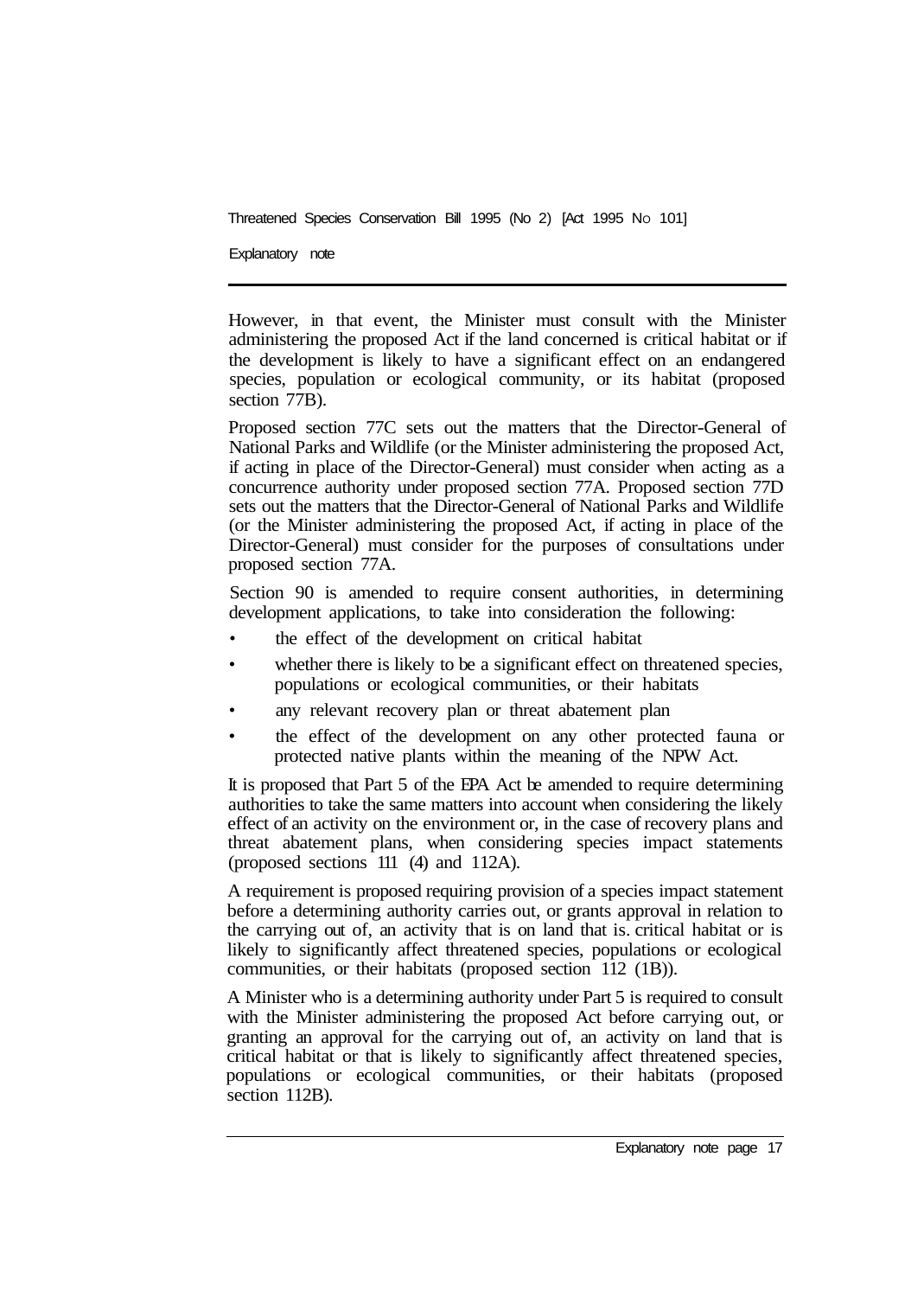Explanatory note

Determining authorities (other than Ministers) are required to obtain the concurrence of the Director-General of National Parks and Wildlife before carrying out, or granting an approval for the carrying out of, an activity on land that is critical habitat or that is likely to significantly affect an endangered species, population or ecological community, or is habitat, and to consult with the Director-General if a vulnerable species, or its habitat, is involved. However, the Minister administering the proposed Act may, if the Minister wishes, act in place of the Director-General of National Parks and Wildlife for the purposes of the concurrence or consultation process (proposed section  $112C$ ).

Proposed section 112D sets out the matters that the Director-General of National Parks and Wildlife (or the Minister administering the proposed Act, if acting in place of the Director-General) must consider when acting as a concurrence authority, and proposed section 1 12E sets out the matters that the Minister and the Director-General of National Parks and Wildlife (or the Minister administering the proposed Act, if acting in place of the Director-General) must consider for the purposes of consultations under proposed sections 1 12B and 112C.

Amendments are also made concerning restraint of breaches of the EPA Act and matters of a savings, transitional and consequential nature.

#### **Schedule 6 Amendment of other Acts and regulations**

Consequential amendments are made to various Acts and regulations. Amendments to certain of the Acts are highlighted below.

The *Dividing Fences Act 1991* is amended to provide that no order may be made for the fencing work on land that is critical habitat without the consent of the Director-General of National Parks and Wildlife.

Amendments are made to the *Land and Environment Court Act 1979* to enable that Court to exercise jurisdiction in relation to appeals concerning licences and third party enforcement proceedings under the proposed Act.

The *Local Government Act 1993* is amended by the insertion of a note drawing attention to the obligation of councils to implement those measures contained in recovery plans and threat abatement plans, prepared under the proposed Act, for which councils are responsible.

The *Non-Indigenous Animals Act 1987* is amended to make it clear that that Act does not affect the operation of the proposed Act.